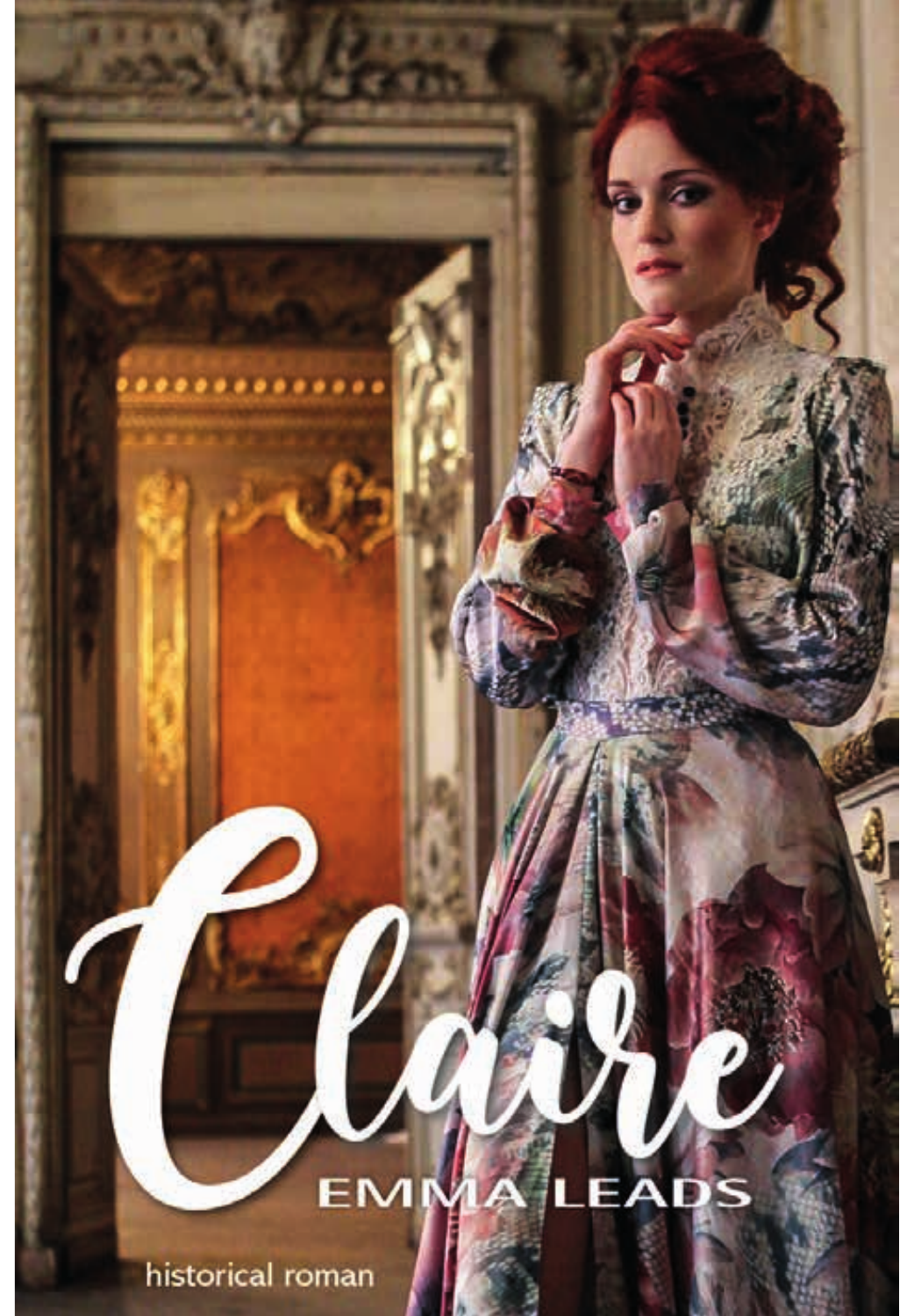First print 2021 (e-pub) Copyright © Emma leads

Cover design Probeeld

Interior design Ambilicious Studio Translator Kim Segers Chief Editor Inanna van den Berg | Ambilicious

Copyright © 2021 Ambilicious, Breda

ISBN 978-94-93210-93-6 | NUR 302 www.ambilicious.nl

No part of this publication may be reproduced and/or made public by means of print, photocopy, microfilm, or any other means, without the prior written permission of the publisher.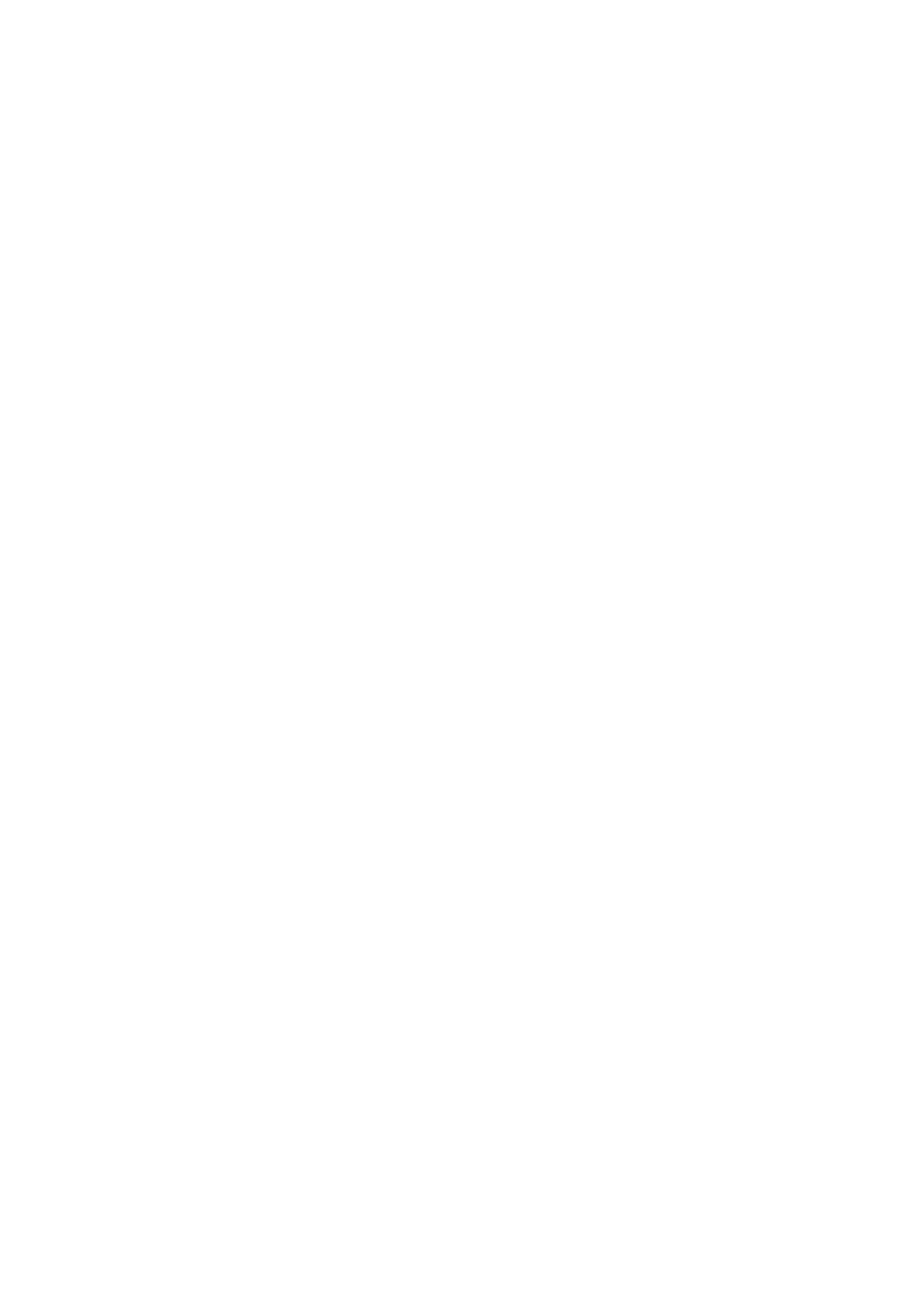*I am dedicating this book to my cousin who died prematurely*

*Manon Hardy 27 November 1962 - 10 October 2004*

*During the happiest time of her life, God blew out her candle with a sigh*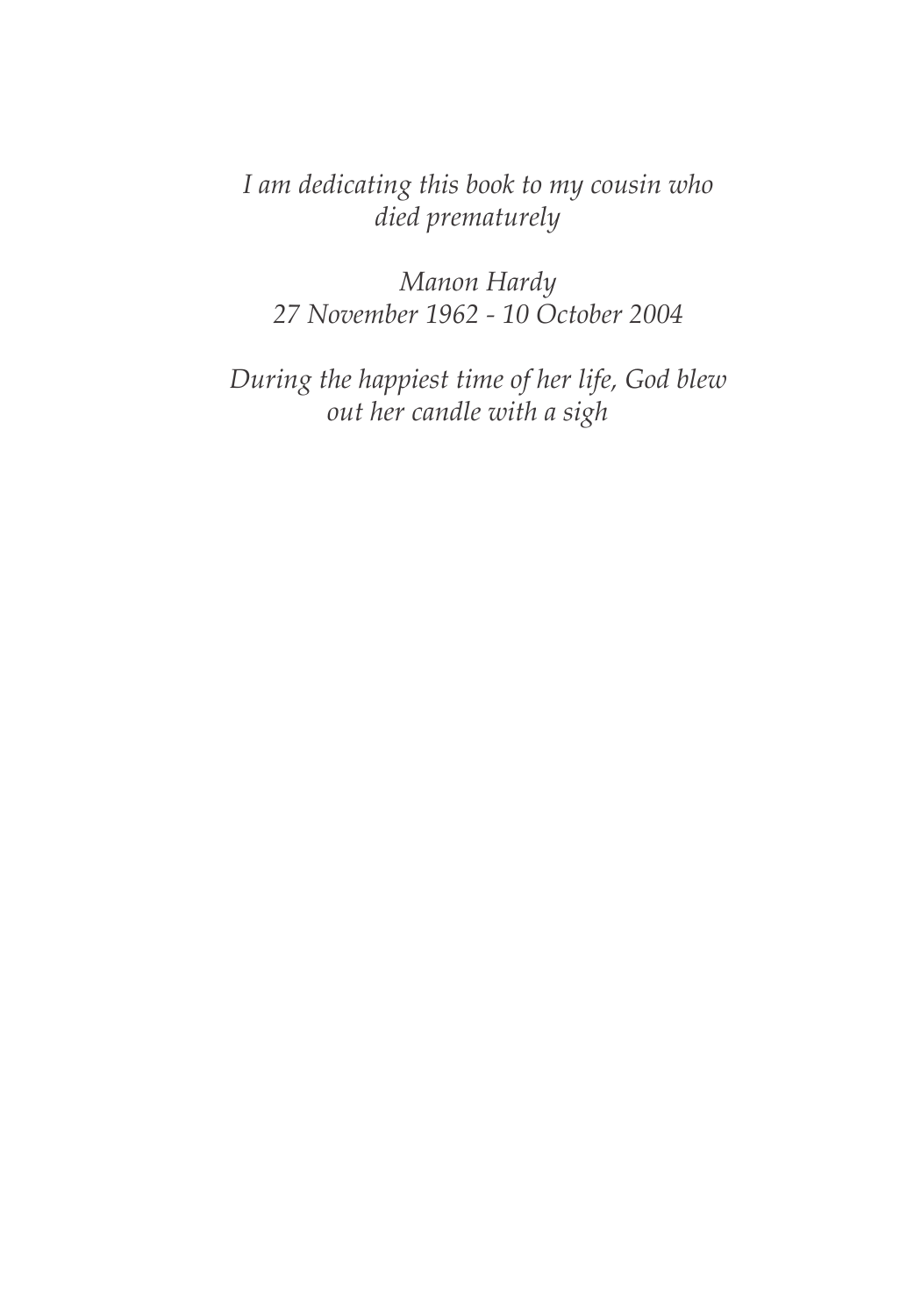Chapter 1

## *Séte 2015*

Julia hears banging in the attic. She closes her laptop and enters the hallway.

'Is everything okay up there?'

Something falls over and Julia hears her daughter swear. Shaking her head, Julia re-enters the room and sits down at the table. Suddenly, she hears her daughter thunder down the stairs.

'Mum, do you have any idea what this is?' Ellie appears in front of her. Her hair is covered in cobwebs and there's a black smudge on her cheek. Her clothes are dusty and when she plops down on a chair, a dust cloud rises up.

Julia doesn't immediately respond and instead gazes at her daughter's hand in surprise.

'Look, mum, an old notebook, it's nearly falling apart.'

She tosses it down on the table irreverently. Then she gets up.

'I'm going to get a drink. Do you want anything, mum?'

Julia shakes her head. 'No, thank you, darling.'

'If you're looking for your glasses…' Ellie points to her head.

'What?' Julia feels along her head and finds her glasses. She places them on the tip of her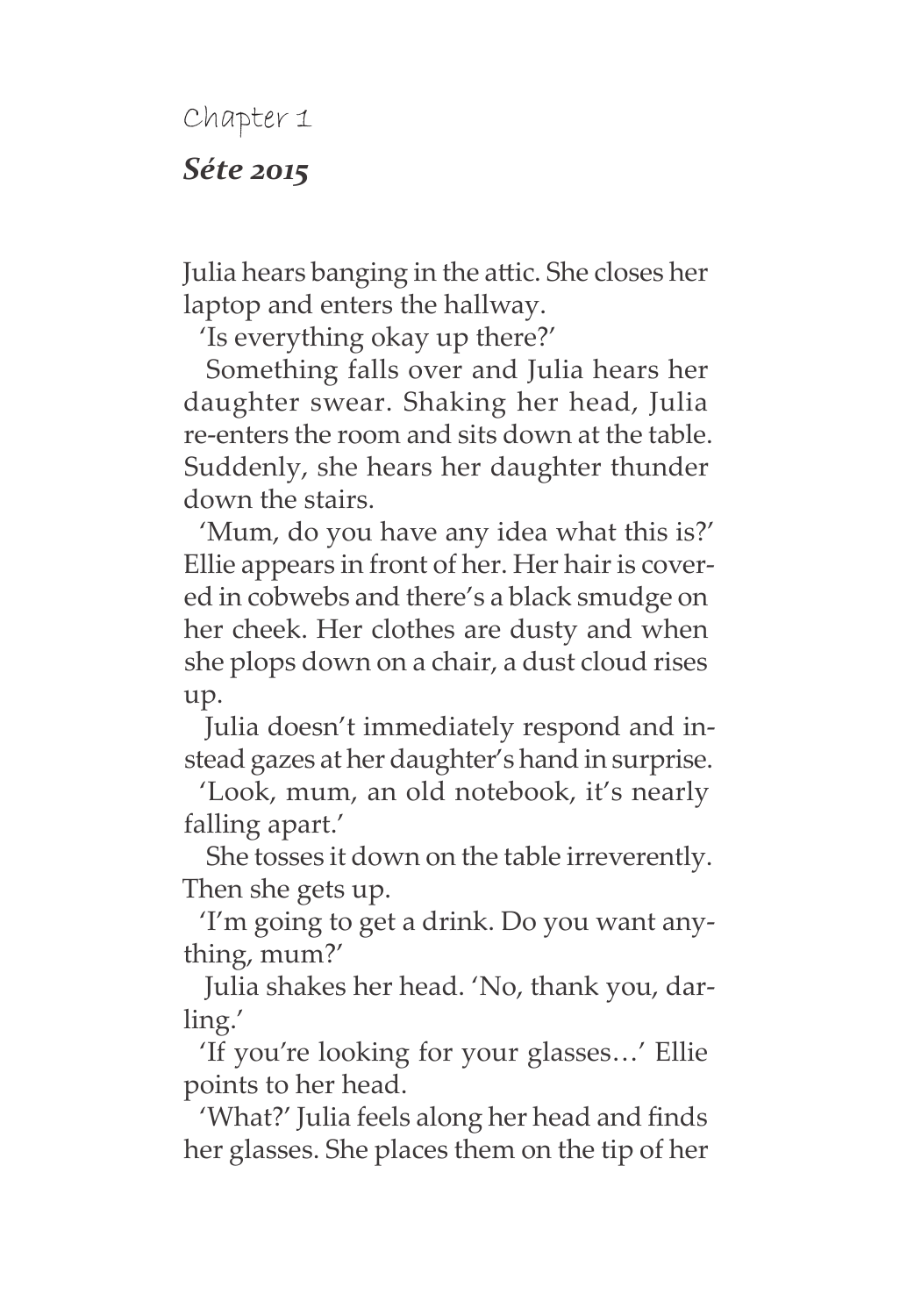nose.

Ellie laughs as she leaves the room.

'Don't laugh at me, young lady! And bring me some iced tea!'

From the kitchen comes an answer that sounds like it might be an 'okay'. Julia pushes her glasses up her nose and takes hold of the notebook.

'Mum, I could use some furniture. There's plenty in the attic. It just needs some work. Is it alright if Patrick drops by to pick some up?' Ellie puts the glasses on the table.

'Yes, yes, sure, Ellie, take whatever you need. Where did you find this notebook?'

'It fell from one of the lower cupboards. By the way, we'll be taking that cupboard and using it as firewood.'

Julia nods, inspecting the notebook from all angles.

'Mum, are you even listening to me?'

Julia looks at her. 'Sorry, love, what were you saying?' She sips from her lemon iced tea. 'Is the cupboard no longer usable?'

'No, mum, I've set it aside to take to ours. It's a tad damaged, but I'll take care of that.'

Julia opens the notebook. Her eyes widen. 'Mum, what does it say?'

'Cette 1839,' Julia reads, baffled. 'My grandmère once said, never be afraid to take a step towards people you don't know.'

Ellie looks at her mother in surprise and flops onto the chair. 'Do continue.'

Julia regards her mysteriously. 'I do believe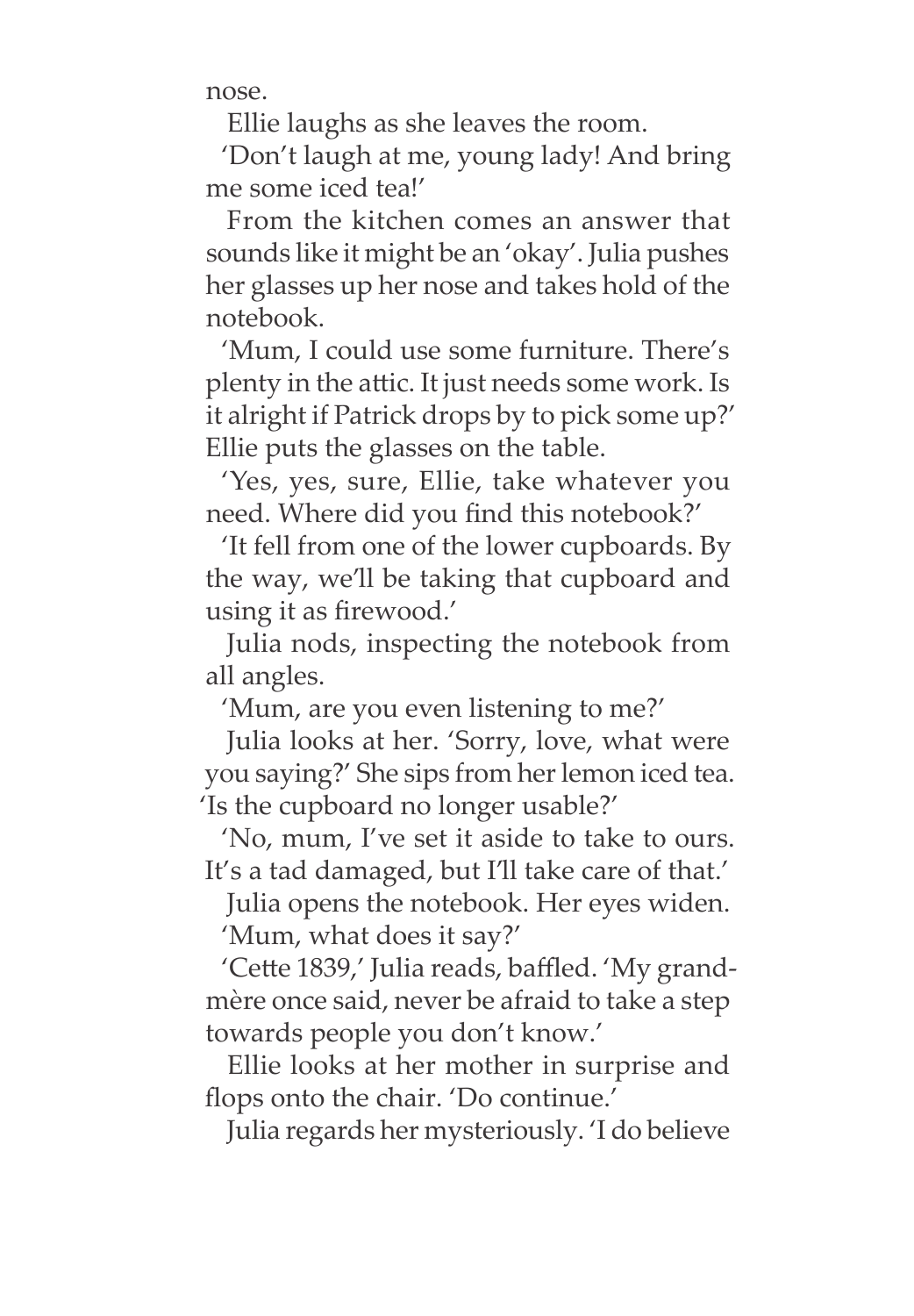you've found a hidden gem.' 'Go on, mum, what does it say?' Julia nods and clears her throat. 'I am Claire Leonora Hodiamont.' Ellie's eyes light up. 'Mum, that's…' Julia nods and turns the page.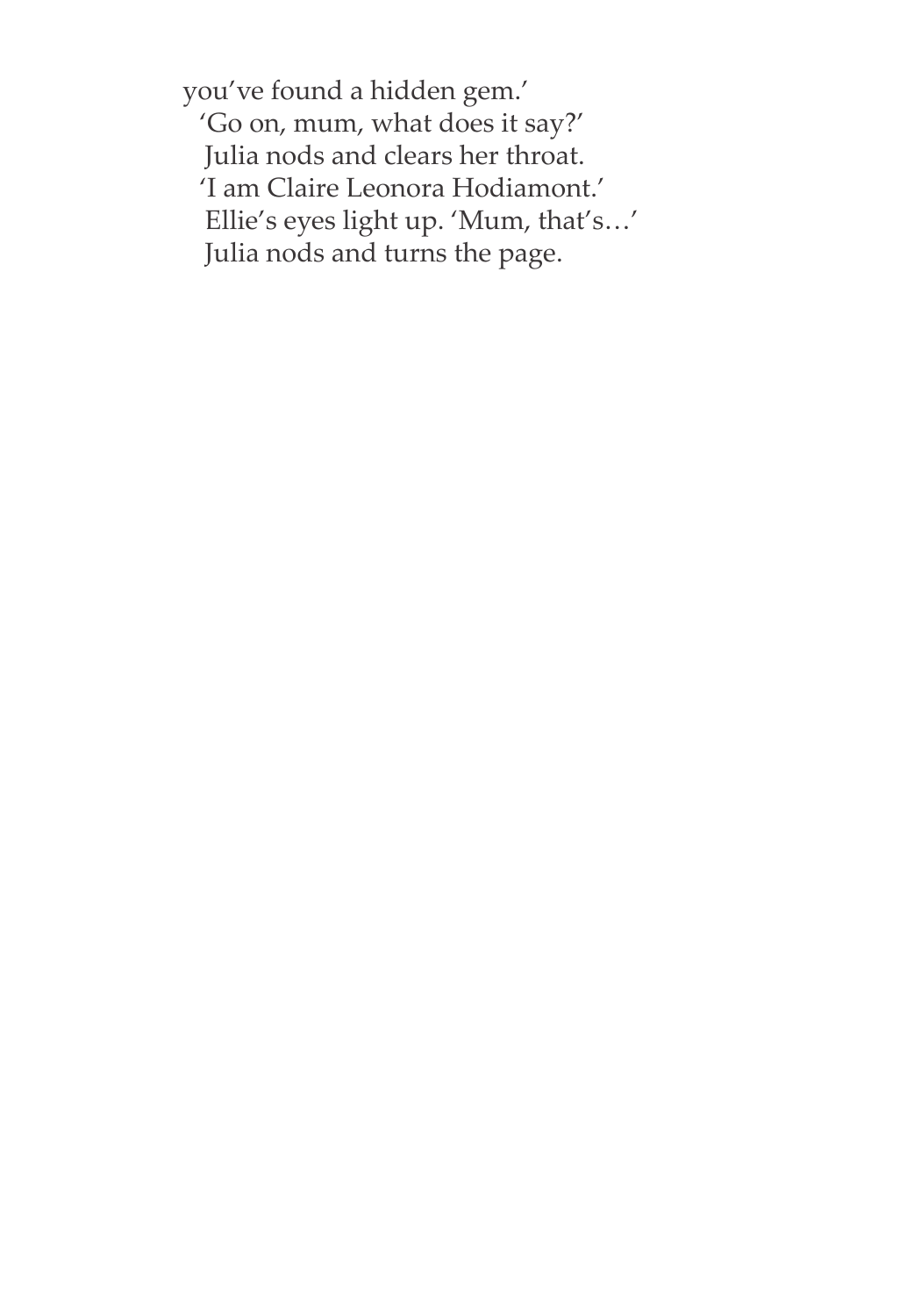## Chapter 2

## *Cette 1838*

'See you Monday, Justine.' I tried to gently close the dark door to her office, but had to pull hard to get it to shut. I started to apologise for the resulting bang, but saw through the window that Justine hadn't even noticed. She was once again fully immersed in the pattern before her.

'Have a good night, Claire.' Celise walked by. She pushed a loose lock of dark hair back into her bun and straightened her skirt. Before I could respond, she entered the shop, which contained a few more customers.

The hardwood floor in the hallway was weathered and the brick wall felt chilly. There was a musty smell, especially after days of rain. The ceiling, which must have been beautiful once, was covered in a layer of green. The door to the outside was usually open; we only locked it once it got dark out or whenever it rained, like today. Stacks of boxes could be found piled up to the windowsill against the opposite wall, which mainly consisted of windows. I attempted to find my way to the back door.

Minou had dragged some boxes to the workshop and several mannequins had to be moved to gain entry to the space. The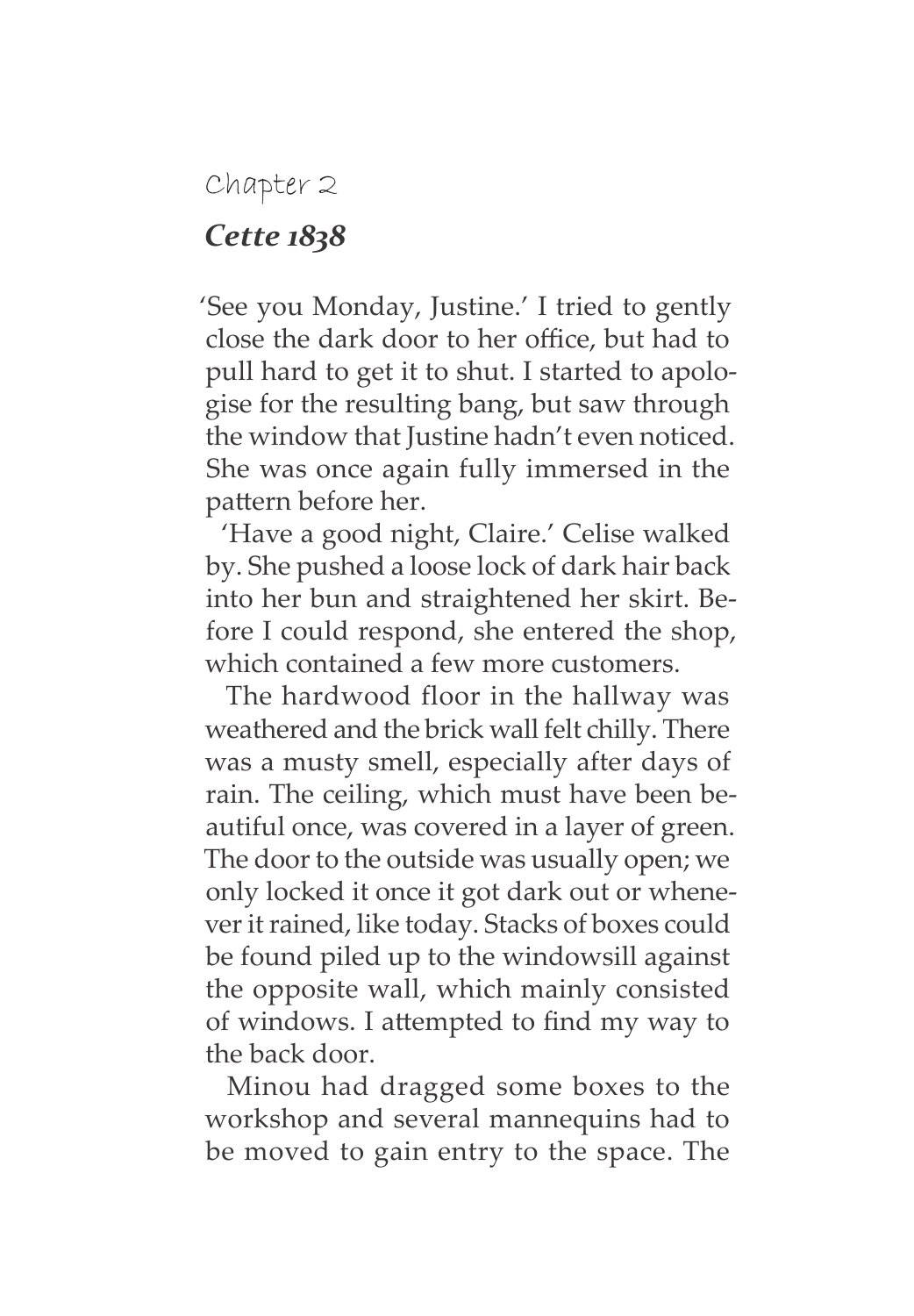workshop and the shop itself seemed to become smaller every week. Half the brick wall had been painted white last week. It made the room look more spacious, Justine had said, and she had asked for beams with irons to be placed on the ceiling. Together, they formed a shelf that held rolls of fabric.

Large tables had been set up in rows. One table was being used to cut the fabric, something you could tell from the remains beneath it. Another table was used for drawing. This table was the tidiest. Even the colouring pencils were placed side by side, sorted by colour, clearly Minou's doing.

Right now, most girls were occupying the third table, I noticed. Some were using the machines and others stood on the other side to guide the fabric. They were laughing at something.

'Have a lovely weekend, girls!' I shouted.

'You too, Claire!' was the response.

I continued to walk. My dress got caught on a box, causing me to be tugged sideways, trip, and I was just able to keep myself upright using the door handle.

I turned around, annoyed, and freed my skirt.

Minou was just leaving the workshop.

'Minou, should we tidy everything on Monday? Before there are any accidents.'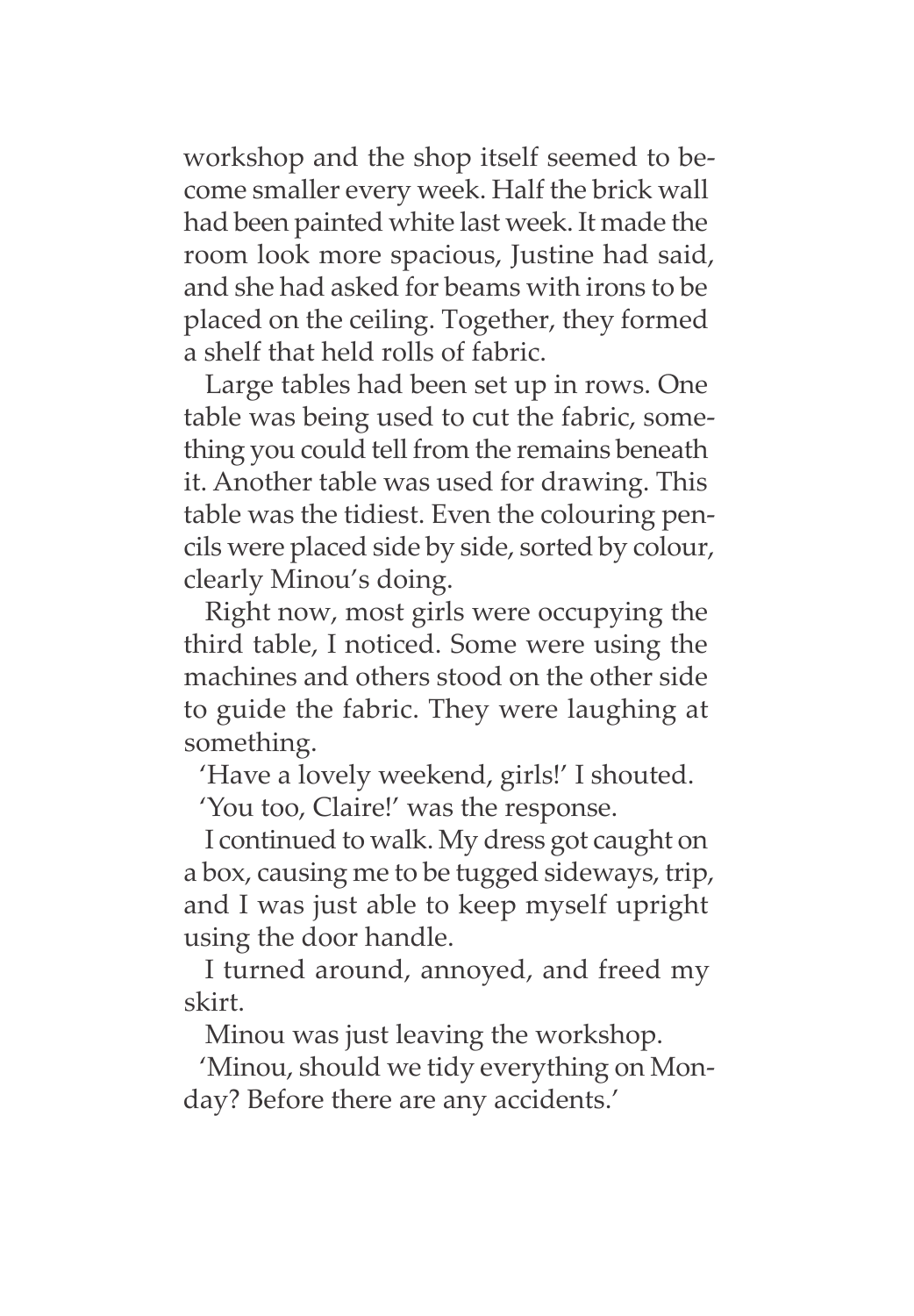She gave me a heated look and put her hands on her wide hips. 'We will. Now go home, Claire; it's finally dry and Justine will be angry if she notices you're still here.'

'I'm going, see you on Monday.' I pulled open the back door, stepped into the cold, and closed the door behind me.

The old gasman walked past, dressed fully in black. He was carrying a long rod and several accessories were hanging from his belt. He tipped his hat. 'Keep on walking, mademoiselle, you should be careful, all alone in this alley. My colleague is working in the large shopping street, hurry on over there.' He placed a hook on the rod and used it to move the lid off the lamppost. A burning canister was hanging from the rod, which he removed and fixed to the top of the hook. He carefully held the flame to the now visible wick and the lamp sputtered to life.

I continued on. It indeed wasn't the best idea to linger for too long.

The church bells struck six o'clock when I entered the large shopping street. A girl with her hair in two braids ran into me and looked at me in surprise. Behind her was an older girl, who appeared angry.

'Excuse me, mademoiselle.' I stroked the little girl's head.

The older girl grabbed her hand and pulled her away. 'Come on, Margot, and be more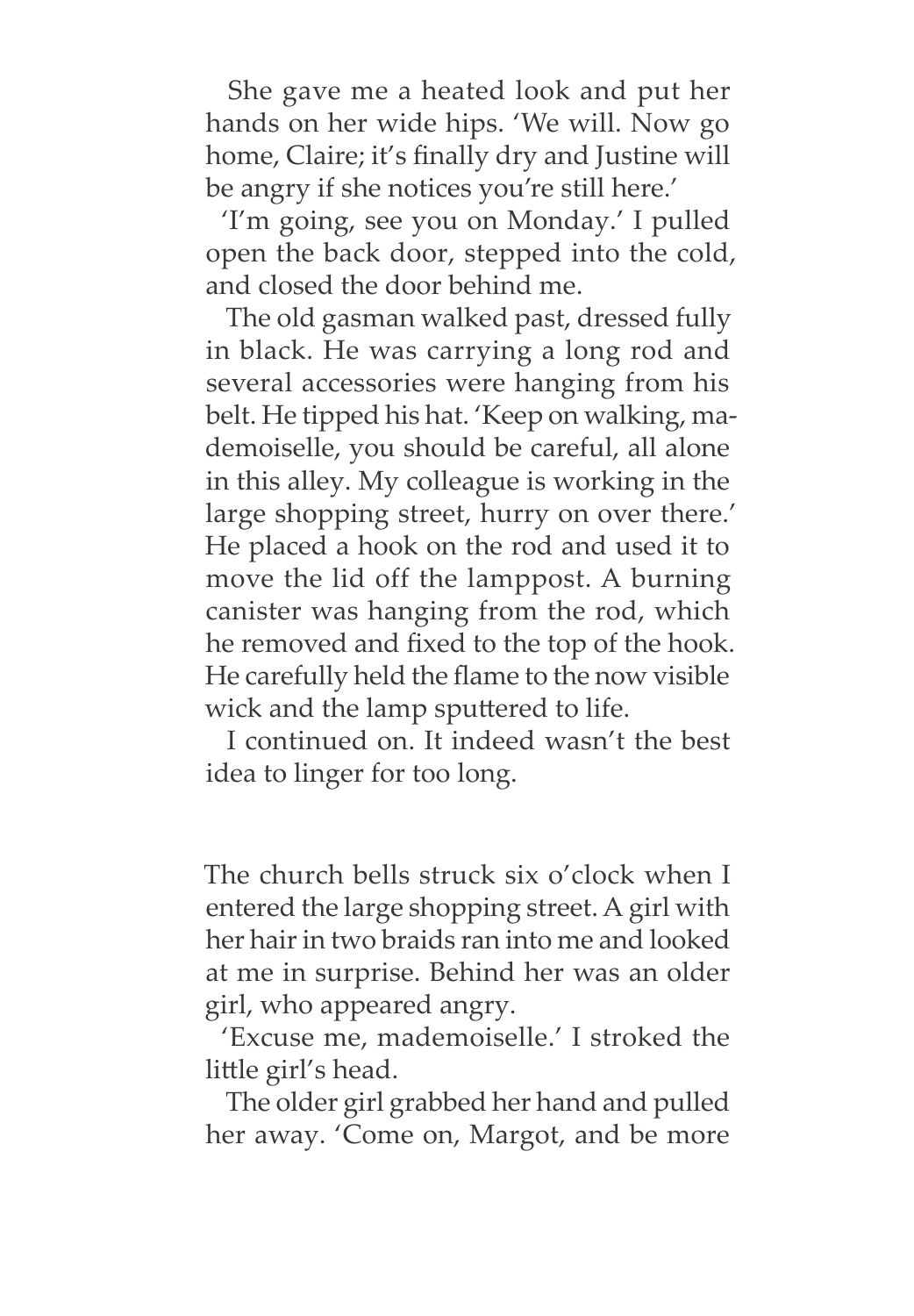careful in the future.'

I watched them leave and heard her say: 'See what happens when you don't pay attention?'

The little girl nodded.

Lady Coultier left the shop and descended the stairs. Her coachman was behind her. He was carrying a large box, containing the ball gown Lady Coultier would be wearing tonight at the Christmas ball the mayor's wife had organised.

My hands still hurt from all the pearls and sequins I had sewn onto the dress, but it had been worth it: the result was beautiful.

Lady Coultier's carriage passed me by and I felt the air shift.

I raised the collar on my coat and continued along the Grand Marchal shopping street. Not many people were out and about. It was getting dark.

The pianist of the little café 'Du Cloussard' hit the keys harshly. I grinned. He was trying to sing a song in an attempt to be heard over the crowd. Judging by the men's laughter, he wasn't succeeding. Many men drank their weekly allowance here.

From the Grand Marchal, I continued on into the city centre. It started to rain again. I pulled my hood up over my hair and set a brisker pace.

Suddenly, I heard someone running. The